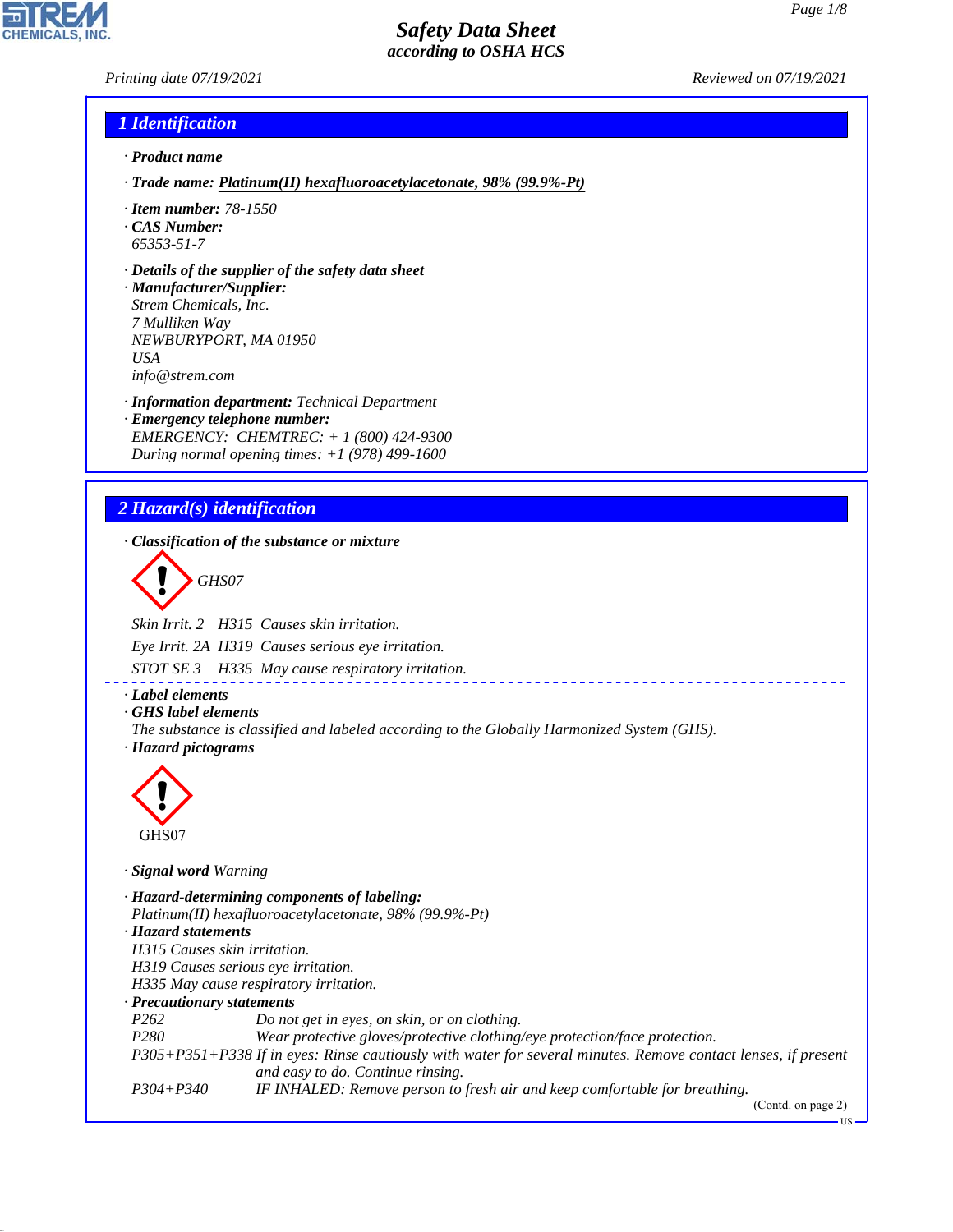

# *3 Composition/information on ingredients*

- *· Chemical characterization: Substances*
- *· CAS No. Description*
- *65353-51-7 Platinum(II) hexafluoroacetylacetonate, 98% (99.9%-Pt)*

# *4 First-aid measures*

- *· Description of first aid measures*
- *· After inhalation: In case of unconsciousness place patient stably in side position for transportation.*
- *· After skin contact: Immediately wash with water and soap and rinse thoroughly.*
- *· After eye contact:*
- *Rinse opened eye for several minutes under running water. If symptoms persist, consult a doctor.*
- *· After swallowing: If symptoms persist consult doctor.*
- *· Information for doctor:*
- *· Most important symptoms and effects, both acute and delayed No further relevant information available.*
- *· Indication of any immediate medical attention and special treatment needed*
- *No further relevant information available.*

# *5 Fire-fighting measures*

- *· Extinguishing media*
- *· Suitable extinguishing agents: Use fire fighting measures that suit the environment.*
- *· Special hazards arising from the substance or mixture No further relevant information available.*
- *· Advice for firefighters*

44.1.1

*· Protective equipment: No special measures required.*

## *6 Accidental release measures*

*· Personal precautions, protective equipment and emergency procedures Not required.*

(Contd. on page 3)

US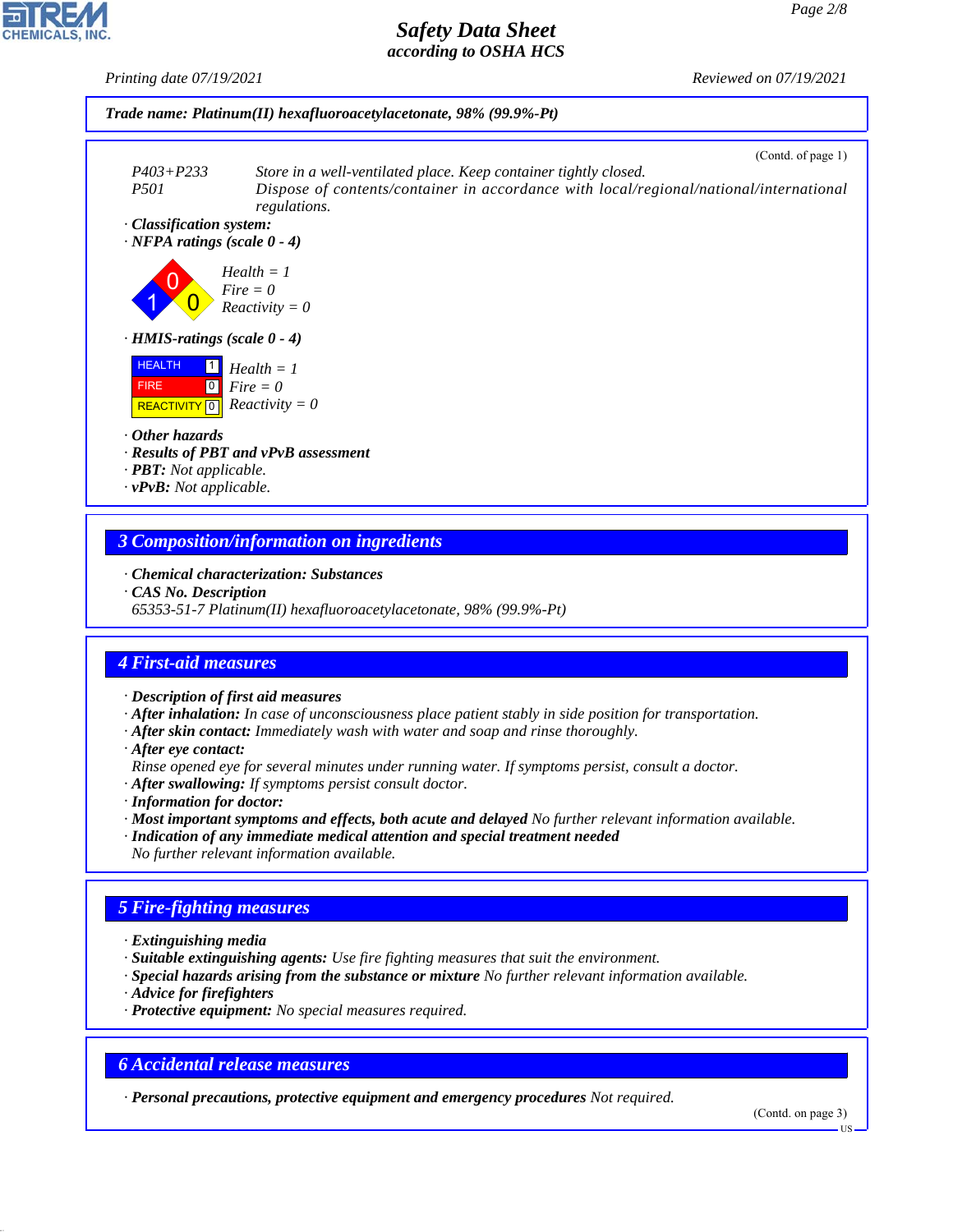*Printing date 07/19/2021 Reviewed on 07/19/2021*

|  |  | Trade name: Platinum(II) hexafluoroacetylacetonate, 98% (99.9%-Pt) |  |
|--|--|--------------------------------------------------------------------|--|
|--|--|--------------------------------------------------------------------|--|

(Contd. of page 2)

- *· Environmental precautions: No special measures required.*
- *· Methods and material for containment and cleaning up: Dispose contaminated material as waste according to item 13. Ensure adequate ventilation.*
- *· Reference to other sections See Section 7 for information on safe handling. See Section 8 for information on personal protection equipment. See Section 13 for disposal information.*

#### *· Protective Action Criteria for Chemicals*

*· PAC-1:*

*Substance is not listed.*

*· PAC-2:*

*Substance is not listed.*

*· PAC-3:*

*Substance is not listed.*

## *7 Handling and storage*

- *· Handling:*
- *· Precautions for safe handling No special precautions are necessary if used correctly.*
- *· Information about protection against explosions and fires: No special measures required.*
- *· Conditions for safe storage, including any incompatibilities*
- *· Storage:*
- *· Requirements to be met by storerooms and receptacles: No special requirements.*
- *· Information about storage in one common storage facility: Not required.*
- *· Further information about storage conditions: Keep receptacle tightly sealed.*
- *· Specific end use(s) No further relevant information available.*

### *8 Exposure controls/personal protection*

- *· Additional information about design of technical systems: No further data; see item 7.*
- *· Control parameters*
- *· Components with limit values that require monitoring at the workplace: Not required.*
- *· Additional information: The lists that were valid during the creation were used as basis.*
- *· Exposure controls*
- *· Personal protective equipment:*
- *· General protective and hygienic measures:*
- *Keep away from foodstuffs, beverages and feed. Immediately remove all soiled and contaminated clothing. Wash hands before breaks and at the end of work. Avoid contact with the eyes and skin.*
- *· Breathing equipment: A NIOSH approved respirator in accordance with 29 CFR 1910.134.*
- *· Protection of hands:*



44.1.1

\_S*Protective gloves*

*The glove material has to be impermeable and resistant to the product/ the substance/ the preparation.*

(Contd. on page 4)

US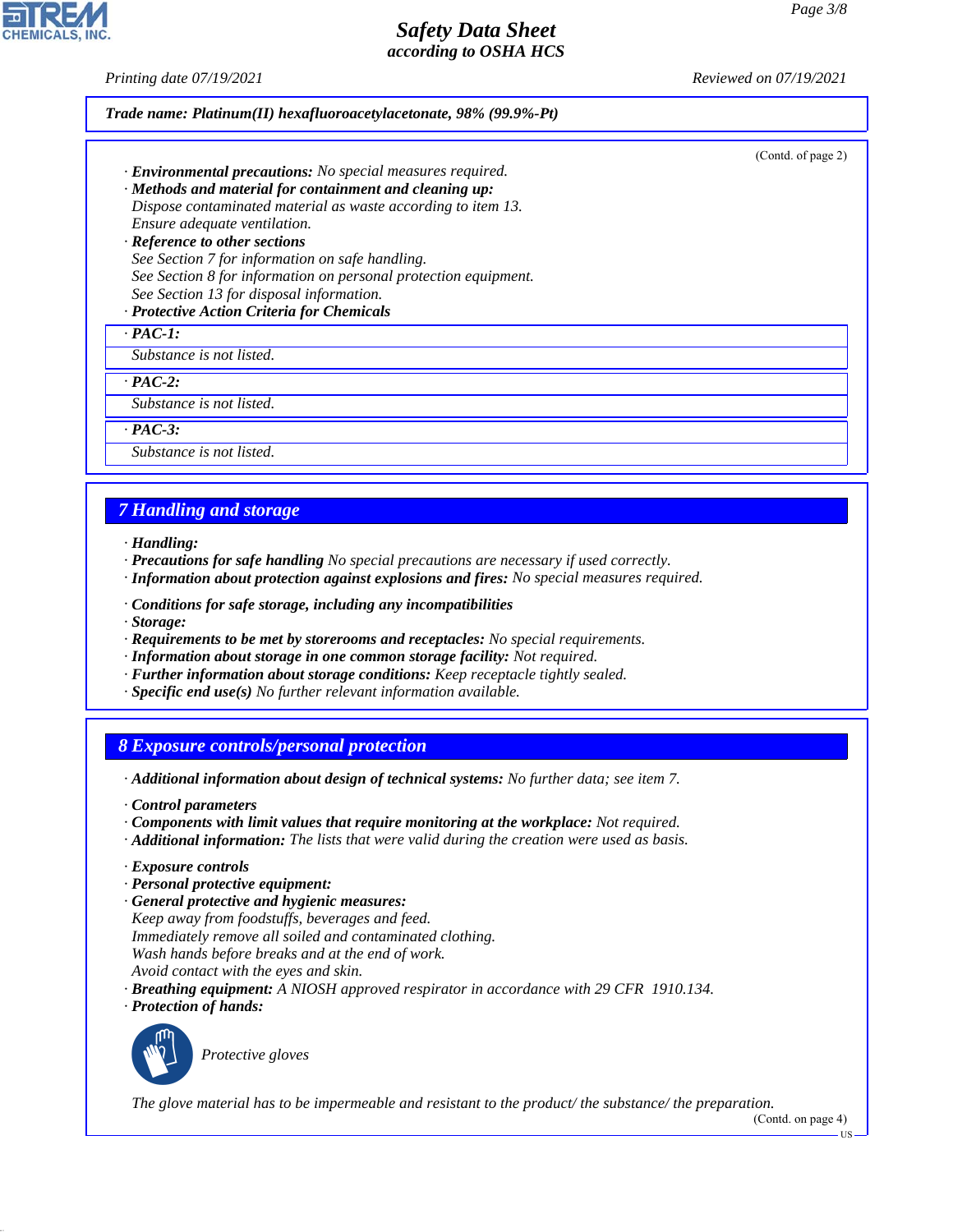#### *Printing date 07/19/2021 Reviewed on 07/19/2021*

**CHEMICALS, INC.** 

*Trade name: Platinum(II) hexafluoroacetylacetonate, 98% (99.9%-Pt)*

(Contd. of page 3)

**HS** 

*Due to missing tests no recommendation to the glove material can be given for the product/ the preparation/ the chemical mixture.*

*Selection of the glove material on consideration of the penetration times, rates of diffusion and the degradation · Material of gloves*

*The selection of the suitable gloves does not only depend on the material, but also on further marks of quality and varies from manufacturer to manufacturer.*

#### *· Penetration time of glove material*

*The exact break through time has to be found out by the manufacturer of the protective gloves and has to be observed.*

*· Eye protection:*



44.1.1

\_R*Tightly sealed goggles*

# *9 Physical and chemical properties*

| · Information on basic physical and chemical properties    |                                               |
|------------------------------------------------------------|-----------------------------------------------|
| <b>General Information</b>                                 |                                               |
| $\cdot$ Appearance:                                        |                                               |
| Form:                                                      | Crystalline                                   |
| Color:                                                     | Orange                                        |
| $\cdot$ Odor:                                              | <i><u><b>Odorless</b></u></i>                 |
| · Odor threshold:                                          | Not determined.                               |
| $\cdot$ pH-value:                                          | Not applicable.                               |
| Change in condition                                        |                                               |
| <b>Melting point/Melting range:</b>                        | 143-145 °C (289-293 °F)                       |
| <b>Boiling point/Boiling range:</b>                        | 65 °C (149 °F)                                |
| · Flash point:                                             | Not applicable.                               |
| · Flammability (solid, gaseous):                           | Not determined.                               |
| · Ignition temperature:                                    |                                               |
| Decomposition temperature:                                 | Not determined.                               |
| · Auto igniting:                                           | Not determined.                               |
| · Danger of explosion:                                     | Product does not present an explosion hazard. |
| · Explosion limits:                                        |                                               |
| Lower:                                                     | Not determined.                               |
| Upper:                                                     | Not determined.                               |
| · Vapor pressure:                                          | Not applicable.                               |
| $\cdot$ Density:                                           | Not determined.                               |
| · Relative density                                         | Not determined.                               |
| · Vapor density                                            | Not applicable.                               |
| $\cdot$ Evaporation rate                                   | Not applicable.                               |
| · Solubility in / Miscibility with                         |                                               |
| Water:                                                     | Insoluble.                                    |
| · Partition coefficient (n-octanol/water): Not determined. |                                               |
|                                                            | (Contd. on page 5)                            |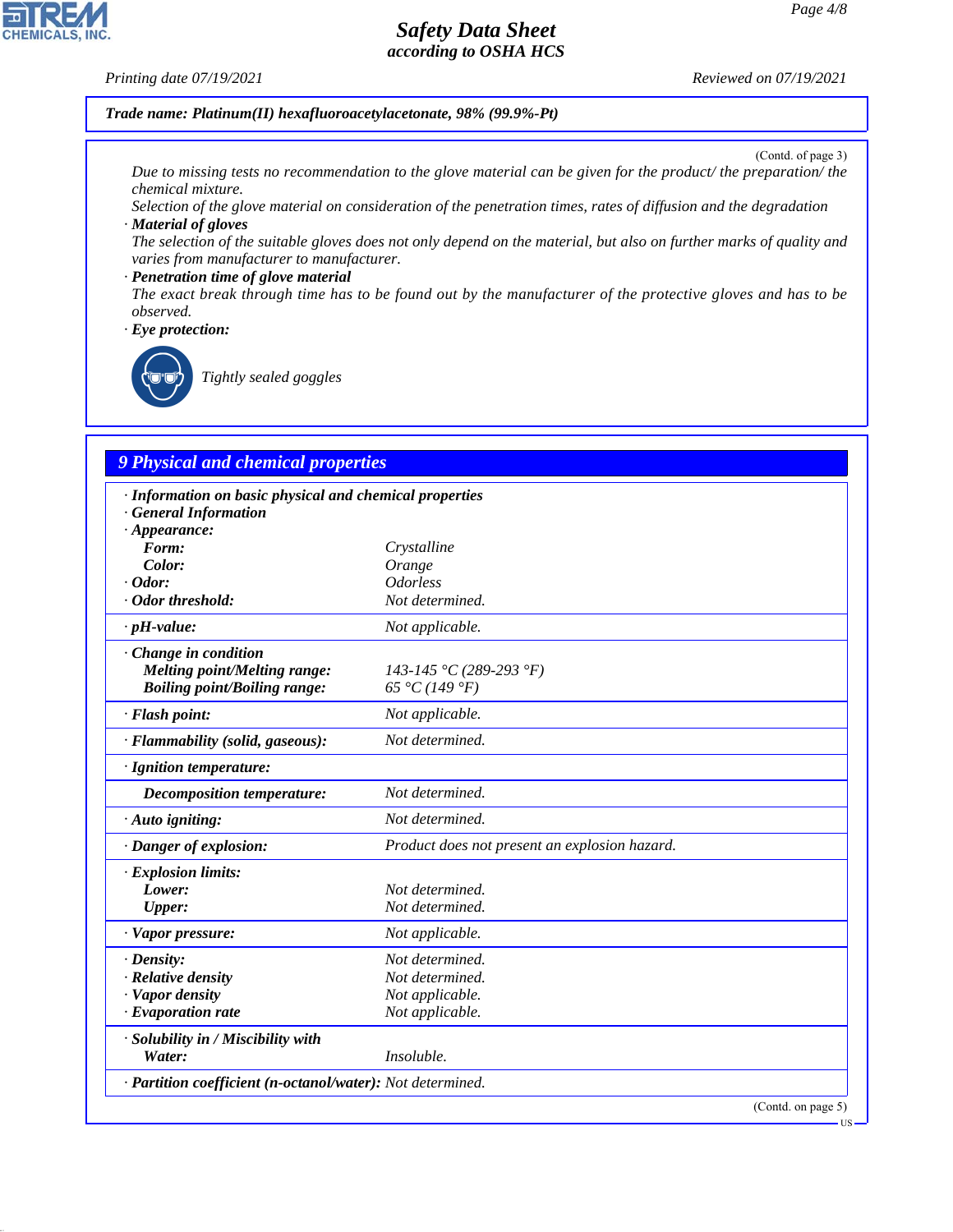*Printing date 07/19/2021 Reviewed on 07/19/2021*

*Trade name: Platinum(II) hexafluoroacetylacetonate, 98% (99.9%-Pt)*

|                           | (Contd. of page 4)                         |
|---------------------------|--------------------------------------------|
| $\cdot$ Viscosity:        |                                            |
| Dynamic:                  | Not applicable.                            |
| Kinematic:                | Not applicable.                            |
| · Solvent content:        |                                            |
| Organic solvents:         | $0.0\%$                                    |
| <b>VOC</b> content:       | 0.0 g/l / 0.00 lb/gl                       |
| Solids content:           | $100.0\%$                                  |
| $\cdot$ Other information | No further relevant information available. |

## *10 Stability and reactivity*

*· Reactivity No further relevant information available.*

*· Chemical stability*

- *· Thermal decomposition / conditions to be avoided: No decomposition if used according to specifications.*
- *· Possibility of hazardous reactions No dangerous reactions known.*

*· Conditions to avoid No further relevant information available.*

- *· Incompatible materials: No further relevant information available.*
- *· Hazardous decomposition products: No dangerous decomposition products known.*

### *11 Toxicological information*

*· Information on toxicological effects*

- *· Acute toxicity:*
- *· Primary irritant effect:*
- *· on the skin: Irritant to skin and mucous membranes.*

*· on the eye: Irritating effect.*

- *· Sensitization: No sensitizing effects known.*
- *· Additional toxicological information:*

*· Carcinogenic categories*

*· IARC (International Agency for Research on Cancer)*

*Substance is not listed.*

#### *· NTP (National Toxicology Program)*

*Substance is not listed.*

*· OSHA-Ca (Occupational Safety & Health Administration)*

*Substance is not listed.*

# *12 Ecological information*

*· Toxicity*

44.1.1

- *· Aquatic toxicity: No further relevant information available.*
- *· Persistence and degradability No further relevant information available.*
- *· Behavior in environmental systems:*
- *· Bioaccumulative potential No further relevant information available.*
- *· Mobility in soil No further relevant information available.*
- *· Additional ecological information:*
- *· General notes: Not known to be hazardous to water.*

(Contd. on page 6)

US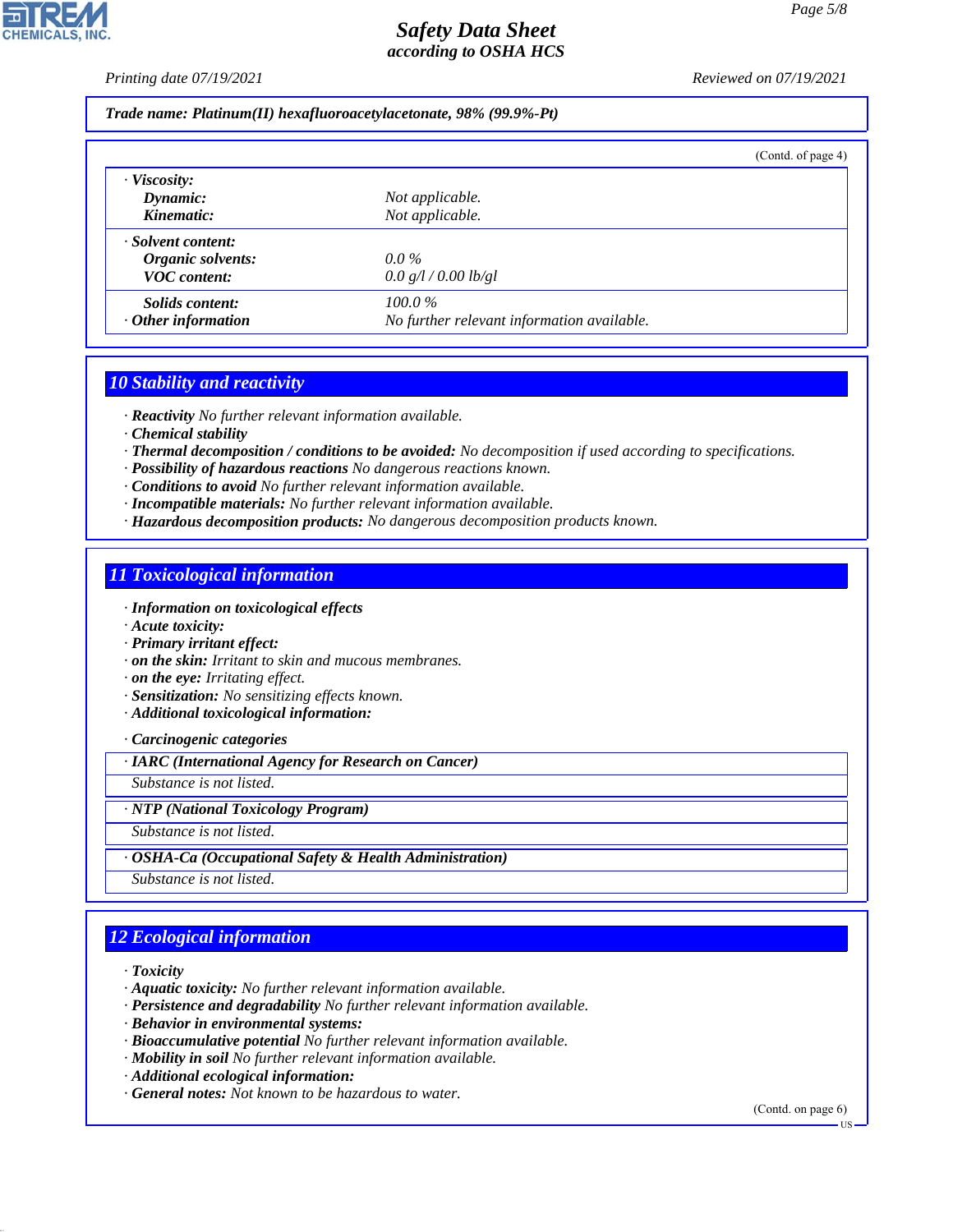**CHEMICALS, INC.** 

*Printing date 07/19/2021 Reviewed on 07/19/2021*

*Trade name: Platinum(II) hexafluoroacetylacetonate, 98% (99.9%-Pt)*

(Contd. of page 5)

#### *· Results of PBT and vPvB assessment*

*· PBT: Not applicable.*

*· vPvB: Not applicable.*

*· Other adverse effects No further relevant information available.*

## *13 Disposal considerations*

*· Waste treatment methods*

*· Recommendation:*

*Must not be disposed of together with household garbage. Do not allow product to reach sewage system.*

*· Uncleaned packagings:*

*· Recommendation: Disposal must be made according to official regulations.*

| <b>14 Transport information</b>                                                   |                 |
|-----------------------------------------------------------------------------------|-----------------|
| · UN-Number<br>· DOT, ADN, IMDG, IATA                                             | not regulated   |
| $\cdot$ UN proper shipping name<br>· DOT, ADN, IMDG, IATA                         | not regulated   |
| $\cdot$ Transport hazard class(es)                                                |                 |
| · DOT, ADN, IMDG, IATA<br>· Class                                                 | not regulated   |
| · Packing group<br>· DOT, IMDG, IATA                                              | not regulated   |
| · Environmental hazards:<br>· Marine pollutant:                                   | N <sub>O</sub>  |
| $\cdot$ Special precautions for user                                              | Not applicable. |
| Transport in bulk according to Annex II of<br><b>MARPOL73/78 and the IBC Code</b> | Not applicable. |
| · UN "Model Regulation":                                                          | not regulated   |

# *15 Regulatory information*

*· Safety, health and environmental regulations/legislation specific for the substance or mixture · Sara*

*· Section 355 (extremely hazardous substances):*

*Substance is not listed.*

*· Section 313 (Specific toxic chemical listings):*

*Substance is not listed.*

*· TSCA (Toxic Substances Control Act):*

*Substance is not listed.*

44.1.1

(Contd. on page 7)

US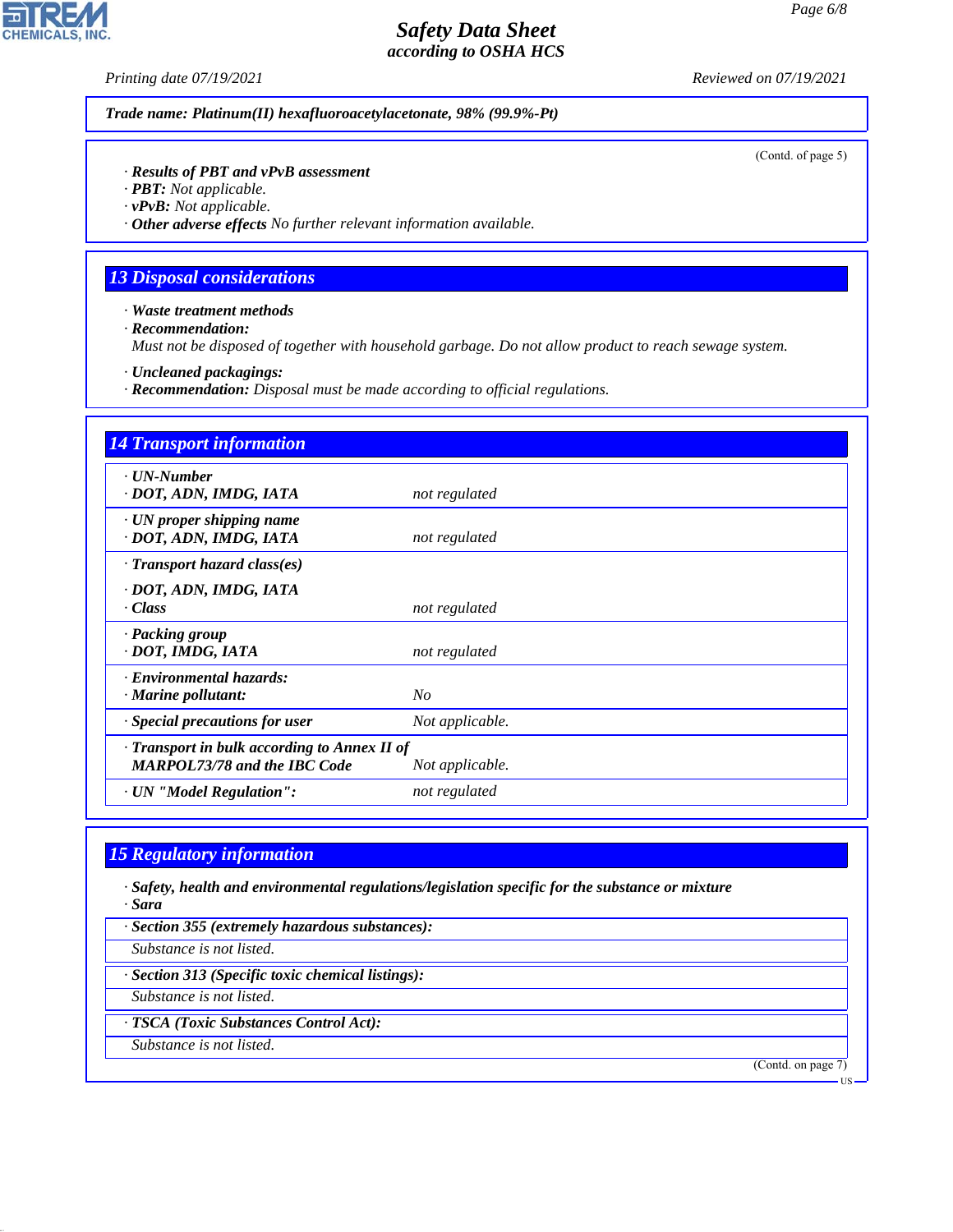**CHEMICALS, INC** 

*· Proposition 65*

*Printing date 07/19/2021 Reviewed on 07/19/2021*

*Trade name: Platinum(II) hexafluoroacetylacetonate, 98% (99.9%-Pt)*

(Contd. of page 6)

*· Chemicals known to cause cancer:*

*Substance is not listed.*

*· Chemicals known to cause reproductive toxicity for females:*

*Substance is not listed.*

*· Chemicals known to cause reproductive toxicity for males:*

*Substance is not listed.*

*· Chemicals known to cause developmental toxicity:*

*Substance is not listed.*

*· Carcinogenic categories*

*· EPA (Environmental Protection Agency)*

*Substance is not listed.*

*· TLV (Threshold Limit Value established by ACGIH)*

*Substance is not listed.*

*· NIOSH-Ca (National Institute for Occupational Safety and Health)*

*Substance is not listed.*

*· GHS label elements*

*The substance is classified and labeled according to the Globally Harmonized System (GHS). · Hazard pictograms*



*· Signal word Warning*

|                              | · Hazard-determining components of labeling:                                                                  |
|------------------------------|---------------------------------------------------------------------------------------------------------------|
|                              | Platinum(II) hexafluoroacetylacetonate, $98\%$ (99.9%-Pt)                                                     |
| · Hazard statements          |                                                                                                               |
| H315 Causes skin irritation. |                                                                                                               |
|                              | H319 Causes serious eye irritation.                                                                           |
|                              | H335 May cause respiratory irritation.                                                                        |
| · Precautionary statements   |                                                                                                               |
| P <sub>262</sub>             | Do not get in eyes, on skin, or on clothing.                                                                  |
| P <sub>280</sub>             | Wear protective gloves/protective clothing/eye protection/face protection.                                    |
|                              | P305+P351+P338 If in eyes: Rinse cautiously with water for several minutes. Remove contact lenses, if present |
|                              | and easy to do. Continue rinsing.                                                                             |
| $P304 + P340$                | IF INHALED: Remove person to fresh air and keep comfortable for breathing.                                    |
| $P403 + P233$                | Store in a well-ventilated place. Keep container tightly closed.                                              |
| <i>P501</i>                  | Dispose of contents/container in accordance with local/regional/national/international<br>regulations.        |
|                              |                                                                                                               |

*· Chemical safety assessment: A Chemical Safety Assessment has not been carried out.*

## *16 Other information*

44.1.1

*This information is based on our present knowledge. However, this shall not constitute a guarantee for any specific product features and shall not establish a legally valid contractual relationship.*

*· Department issuing SDS: Technical Department.*

US